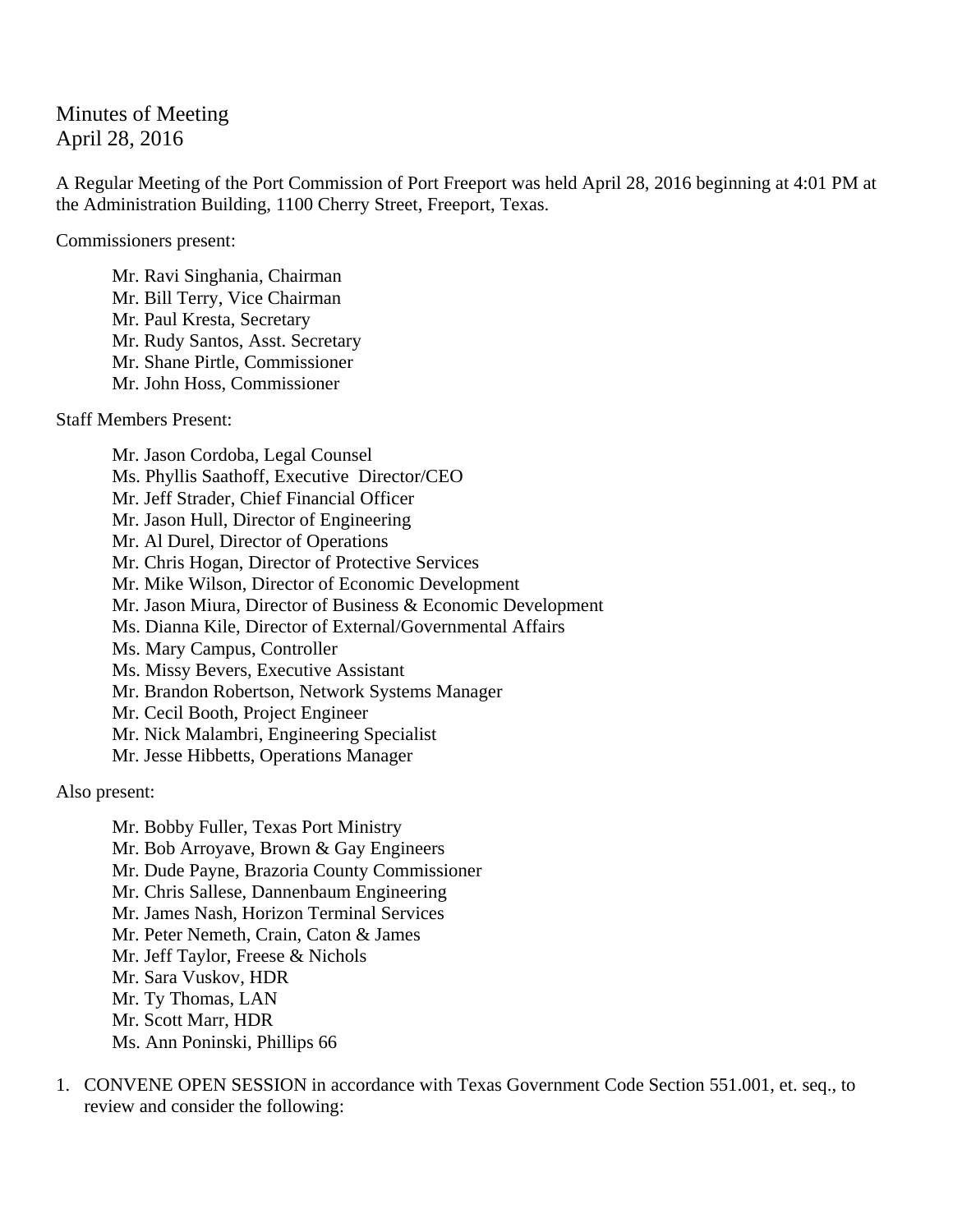- 2. Pledge of Allegiance: U.S. Flag & Texas Flag
- 3. Invocation Mr. Bobby Fuller, Texas Port Ministry
- 4. Roll Call. All Commissioners were present.
- 5. Approval of minutes from the Regular Meeting held March 24, 2016 and the Special Meetings held April 2, 2016 and April 8, 2016.

A motion was made by Commissioner Kresta to approve the minutes as presented. The motion was seconded by Commissioner Hoss with all Commissioners present voting in favor of the motion.

- 6. Reports from Executive Staff:
	- A. Receive report from Chief Financial Officer on monthly activity and matters related to financial results, investments, insurance, leases, real property matters and other related administrative affairs.

Mr. Strader gave a brief financial presentation and update to the Commission.

B. Receive report from Director of Engineering on activities and matters related to Freeport Harbor Federal Channel, capital projects and other projects, Hydrographic Report and other related facility engineering matters.

In addition to his report, Mr. Hull shared pictures of the recent sediment sampling done in the harbor for the GRR work-in-kind effort. Mr. Hull also reported that Captains Teeter and Gunning will be attending the vessel simulations in Florida next week as well as Commissioners Hoss and Pirtle. Nick Laskowski, Carlos Tate and Dennis Webb will be attending from the U.S. Army Corps of Engineers. Additionally, Mr. Hull recently signed Notice to Proceed on three new build houses for East End residents participating in the SWAP program.

C. Receive report from Director of Operations on activities and matters related to operations, vessel activity, tonnage and other related port operation matters.

Mr. Durel touched on recent Port activity and reported project cargo will pick up in June/July. Additionally, he reported on meetings with Tenaris and Coastal Cargo to discuss truck traffic patterns and flow which will be of concern once the manufacturing plant opens. The meeting was very productive with all sides working together to come up with the best plan moving forward when the traffic begins. Mr. Durel also shared a graph showing Hoegh activity with the new vehicle exports since August last year.

D. Receive report from Director of Protective Services on matters related to safety meetings/injury report, security meetings, EMS update and other related safety, security and environmental matters.

Mr. Hogan commended Brandon Robertson for his work with the new administration building as he rebuilt the entire IT infrastructure for the building which meant there was no down time between the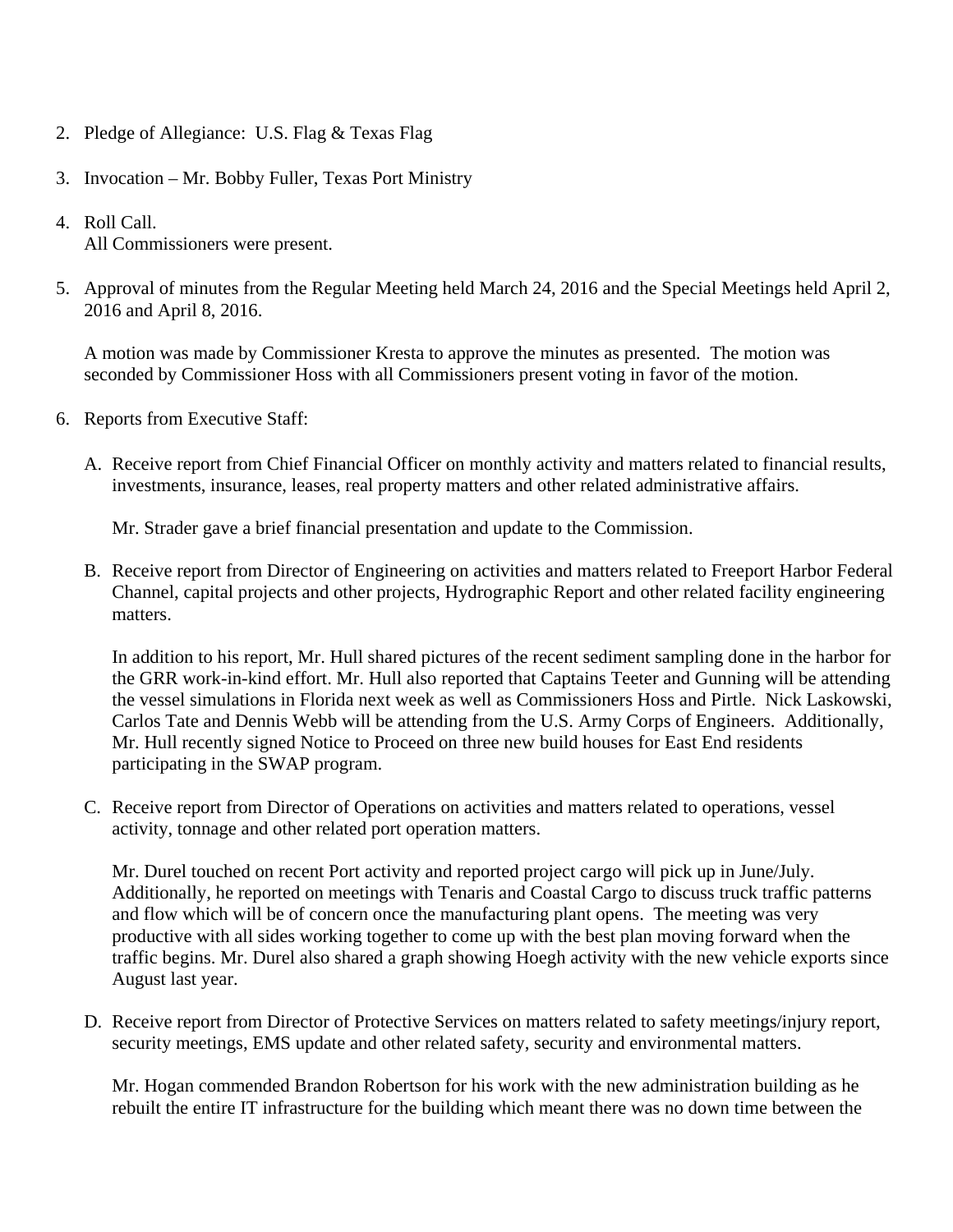move. Additionally, he reported the cameras are up at the tide gate for Velasco Drainage District. Beginning next week, they will have access to those cameras. Finally, Chief Brian Davis with the Freeport Fire Department will be leaving the City in May.

E. Receive report from Director of Business & Economic Development on activities and matters related to industry meetings and Port presentations, Port events, and other related trade development or community relation matters.

Vulcan Materials has offered to provide a water truck to help with the dust along the City of Freeport's current truck route through the East End neighborhood. Mr. Miura also reported that he and Mr. Strader attended the Texas Port Ministry banquet held on March 21, 2016 where they were invited by Bobby Fuller to give a brief update on the Port and current projects. May 4, Mr. Miura and others will be in Austin to testify before the Texas State Senate Committee for Texas Ports to help in the understanding of the Committee with respect to the readiness of Texas Ports in anticipation of the Panama Canal expansion. Additionally, Mr. Miura also reported on a recent meeting of the Rail District and shared a short video of a new concept freight mover he recently observed in Bryan, Texas at Freight Shuttle International.

F. Receive report Director of External/Governmental Affairs on activities and matters related to federal, state and local governmental affairs, Port tenant updates, USCOE, rail issues, HGAC/TPC, Committees, upcoming Port and civic events and other related governmental affairs.

In addition to her report, Ms. Kile stated that three East End SWAP contracts have been returned to the Port executed and the City of Freeport will have three new rooftops within the city. Ms. Kile continues dialog with representatives on the federal, state, county and city levels concerning any projects or initiatives within the Port. Lastly, Ms. Kile extended an invite to everyone to attend the 16<sup>th</sup> Annual Take-A-Child Fishing Tournament.

7. Receive report from Commissioners on matters related to meetings and conferences attended, Port presentations and other related Port Commission matters.

Commissioner Singhania welcomed Phyllis Saathoff back to Port Freeport as CEO. Ms. Saathoff added that it was good to be back home and commended staff on all the work that has been accomplished in the time period she was gone and looks forward to building from there. Commissioner Singhania commended Jeff Strader and Jason Hull on their diligent work while the CEO position was open. He also commended staff on getting the new building up and running in a short time period.

Commissioners Santos, Singhania & Hoss reported on the Panama delegation who came to Port Freeport May 19. Commissioner Hoss also reported participation on the weekly teleconference with the Corps of Engineers. Commissioner Singhania also mentioned the upcoming Public Hearing May 4 in Austin to provide testimony to the Senate Select Committee on Texas Ports. Ms. Saathoff talked about the 100 day plan she has created to allow her to quickly gather information and increase her knowledge of the current state of the Port and evaluate how to move forward with continued growth and development.

## 8. Public Comment

Mr. Bobby Fuller welcomed Port Freeport to their new home on Cherry Street and welcomed Ms. Saathoff back to Port Freeport. He also thanked Jeff Strader and Jason Miura for attending the Texas Port Ministry banquet and participating in the question and answer session conducted at the banquet. Commissioners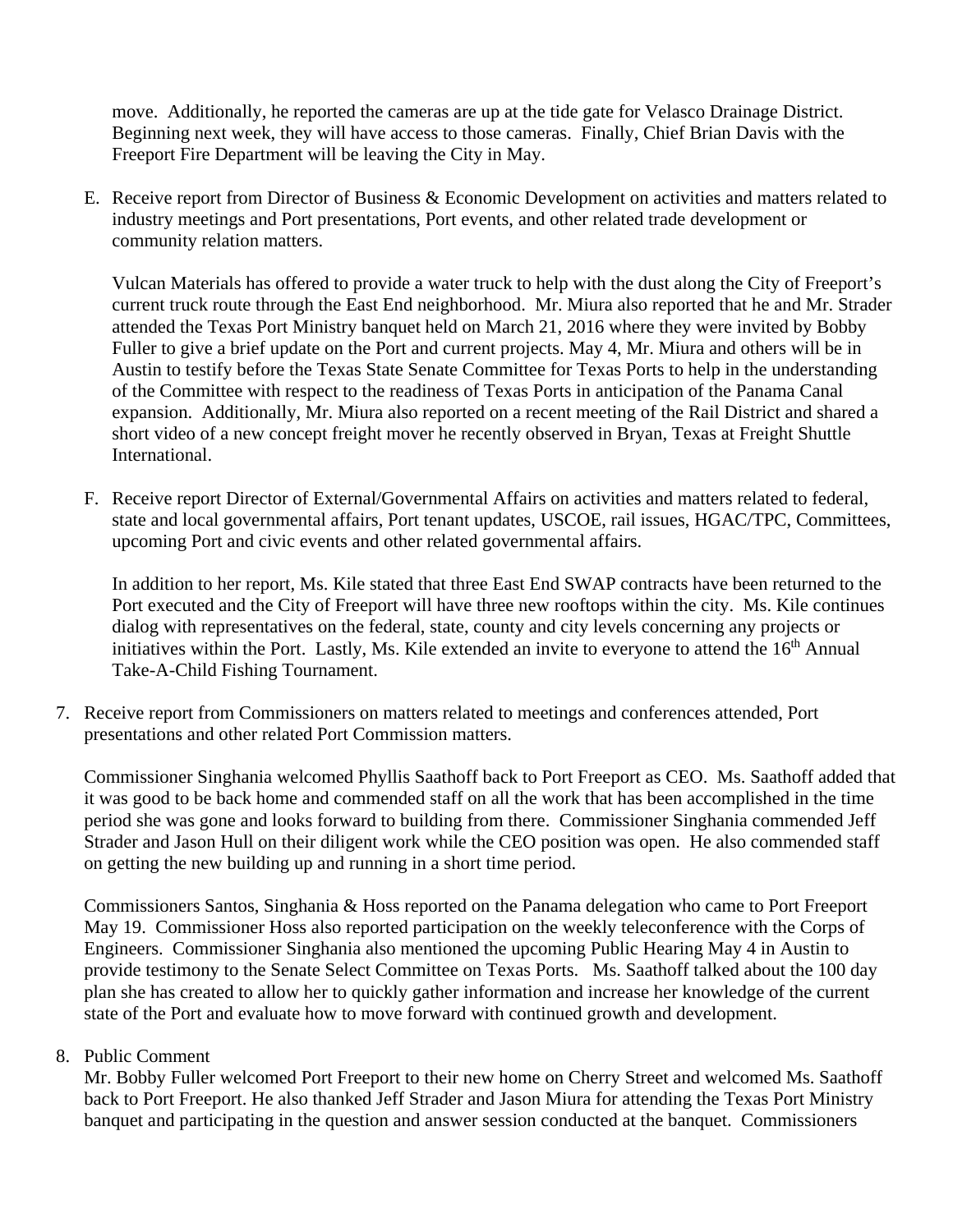Pirtle & Hoss thanked Mr. Fuller and Texas Port Ministries for all they do and the services they provide to the seafarers in the area.

9. Receive presentation from Dannenbaum Engineering regarding the RESTORE Project for the San Bernard River.

Chris Sallese gave a presentation to discuss and educate the Board on the two projects recently submitted to the State for grants through the RESTORE Act program. The projects include restoration and modernization of the County fishing pier located at Quintana Island and the San Bernard River Ecosystem Restoration Project.

10. Approval of financial report presented for period ending March 31, 2016.

A motion was made by Commissioner Terry to approve the financial report as presented. The motion was seconded by Commissioner Hoss with all Commissioners present voting in favor of the motion.

11. Adoption of a resolution approving the acceptance of the Port's portion of proceeds received from high bidders on delinquent tax property held in trust by Brazoria County, Texas and authorizing the Chairman to join in conveyance to high bidders.

A motion was made by Commissioner Pirtle to approve the resolution. The motion was seconded by Commissioner Hoss with all Commissioners present voting in favor of the motion.

12. Approval of a Stevedore License Application submitted by Gulf Stevedoring Services, LLC.

Mr. Durel stated that this is a new application by Gulf Stevedores. They were asked by one of their ocean carriers to submit an application to handle stevedoring in Freeport as they are bidding on some of the project cargo that will be moving through the Port over the next few years. Mr. Durel recommended approval of this application. Commissioner Kresta questioned the amount of lost time injuries indicated on the application. Mr. Durel assured the Board the Port's safety program was stressed to the stevedore. This application is new and will expire December this year.

A motion was made by Commissioner Santos to approve the license. The motion was seconded by Commissioner Pirtle with all Commissioners present voting in favor of the motion.

13. Approval of a modification to Port Policy 2.2 – Open Meetings.

As directed by Commission in February, staff modified the current policy to include language to address the issue of social events, press conferences, ceremonial events, etc. where the possibility may exist of a quorum of Commissioners being present. This modification addresses the concerns and protects the Port moving forward with events as well as going a step beyond what the law requires. Mr. Strader stated it was staff's recommendation for approval of the proposed changes.

A motion was made by Commissioner Kresta to approve the modification. The motion was seconded by Commissioner Santos with all Commissioners present voting in favor of the motion.

14. Approval to purchase a used 135-foot man-lift for Port Operations.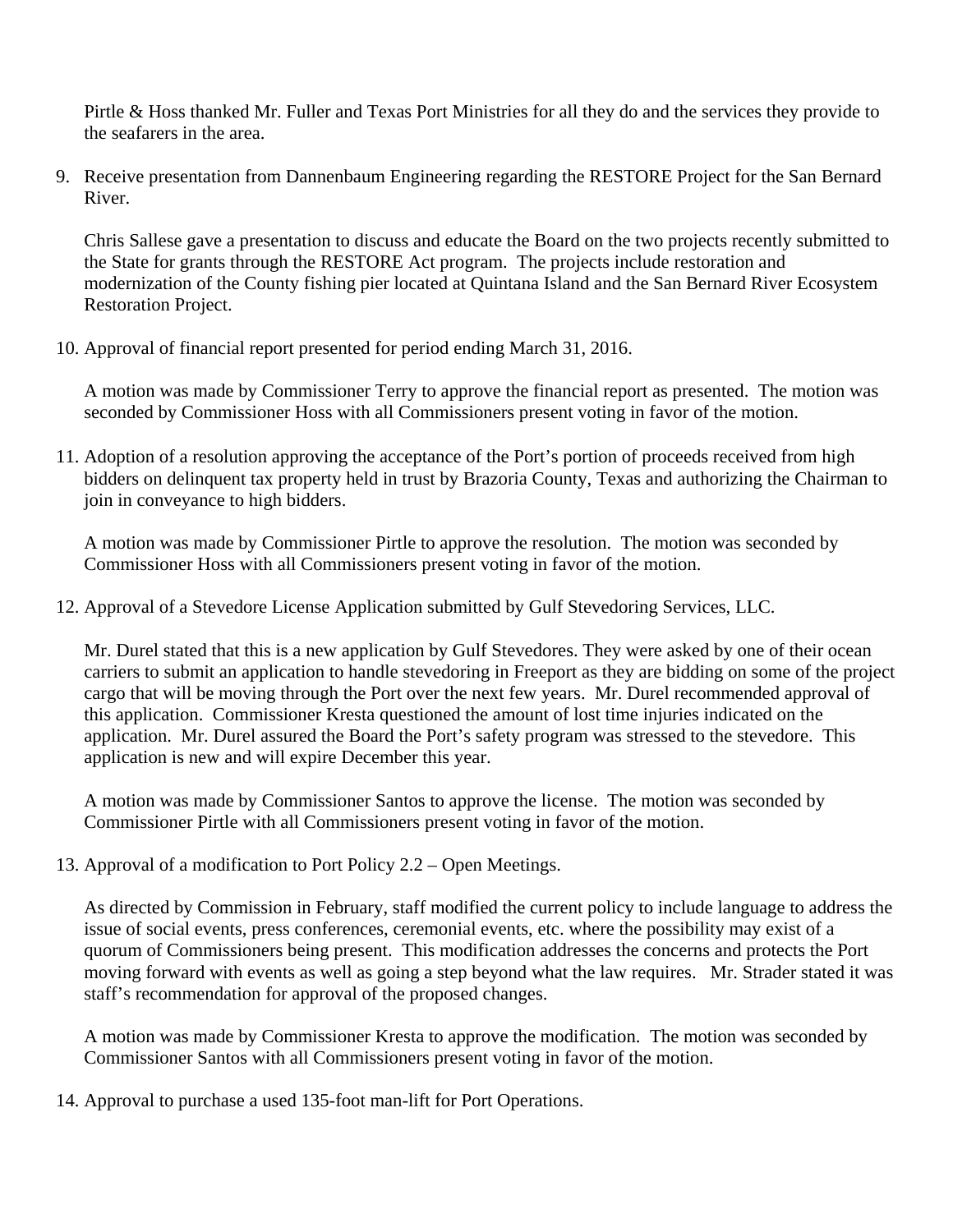After researching different types of man lifts suitable for our needs, it was determined BlueLine Rental offered the best choice and value. Mr. Durel recommended purchasing the man lift in the amount of \$59,200.

A motion was made by Commissioner Santos to approve the purchase. The motion was seconded by Commissioner Pirtle with all Commissioners present voting in favor of the motion.

15. Approval to purchase a used street sweeper for Port Operations.

Mr. Durel stated that staff had also researched several models/options for a street sweeper and the model from Art's Trucks & Equipment was determined to be the best option.

A motion was made by Commissioner Santos to approve the purchase in the amount of \$69,500. The motion was seconded by Commissioner Terry with all Commissioners present voting in favor of the motion.

- 16. EXECUTIVE SESSION in accordance with Subchapter D of the Open Meetings Act, Texas Government Code Section 551.001, et. seq., to review and consider the following:
	- A. Under authority of Section 551.071 for discussion regarding:
		- 1. Consultation with attorney regarding search and seizure at Port Freeport premises.
	- B. Under authority of Section 551.072 for discussion regarding:
		- 2. Discussion regarding matters related to the Lease Agreement between Port Freeport and Horizon Terminal Services, LLC.
		- 3. Discussion regarding matters related to the Lease Agreement between Port Freeport and Ports America Texas, Inc.
		- 4. Discussion regarding the terms and conditions of a potential agreement for container handling.
	- C. Under authority of Section 551.074 for discussion regarding:
		- 1. To deliberate the appointment, employment, evaluation, reassignment or duties of a public officer or employee – Director of Engineering.
		- 2. To deliberate the appointment, employment, evaluation, reassignment or duties of a public officer or employee – Chief Financial Officer.
- 17. RECONVENE OPEN SESSION to review and discuss the following:
- 18. Consider action including but not limited to the appointment, employment, evaluation, reassignment or duties of a public officer or employee – Director of Engineering.

A motion was made by Commissioner Kresta to provide the Director of Engineering a one-time lump sum of 4% of their salary for services provided during the months of January, 2015 through April, 2016 while the Commission pursed hiring a new Chief Executive Officer. The motion was seconded by Commissioner Terry with all Commissioners present voting in favor of the motion.

19. Consider action including but not limited to the appointment, employment, evaluation, reassignment or duties of a public officer or employee – Chief Financial Officer.